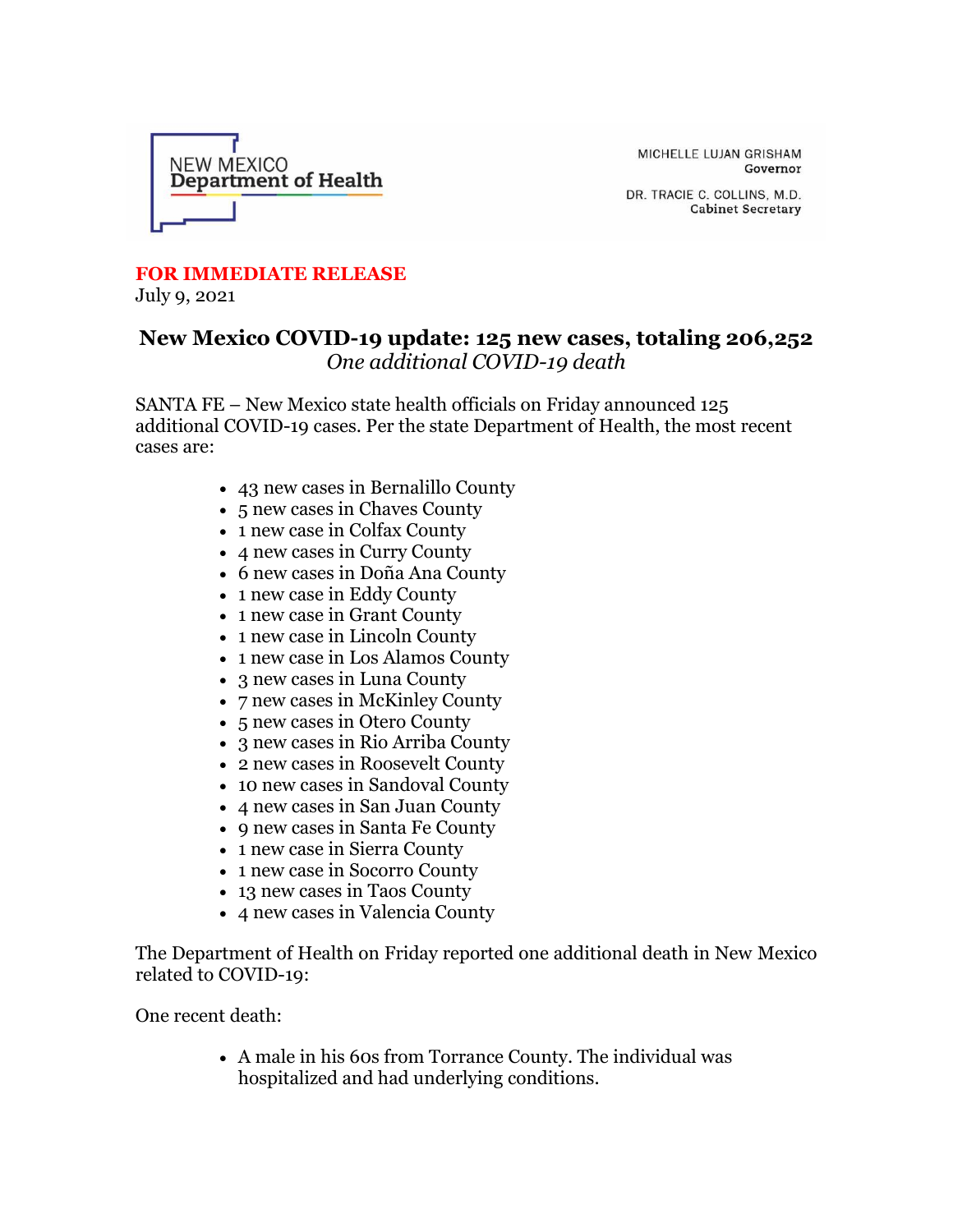The number of deaths of New Mexico residents related to COVID-19 is now 4,354.

The ten ZIP codes across the state with the most COVID-19 cases on Friday, Jul. 9 are:

- $87121 8$
- $87120 6$
- $87557 5$
- $87112 4$ •  $87114 - 4$
- $87124 4$
- $87571 4$
- $87002 3$
- $87108 3$
- $87110 3$

Daily case counts and test numbers are raw data based on information the state receives today - meaning data that has not yet been scrutinized to identify potential duplicates or late-arriving positives or negatives.

Including the above newly reported cases, New Mexico has now had a total of 206,252 COVID-19 cases:

- Bernalillo County: 59,327
- Catron County: 97
- Chaves County: 9,083
- Cibola County: 2,917
- Colfax County: 800
- Curry County: 5,345
- De Baca County: 178
- Doña Ana County: 25,181
- Eddy County: 6,968
- Grant County: 1,759
- Guadalupe County: 474
- Harding County: 13
- Hidalgo County: 371
- Lea County: 8,451
- Lincoln County: 1,769
- Los Alamos County: 543
- Luna County: 3,400
- McKinley County: 12,422
- Mora County: 175
- Otero County: 4,088
- Quay County: 539
- Rio Arriba County: 3,825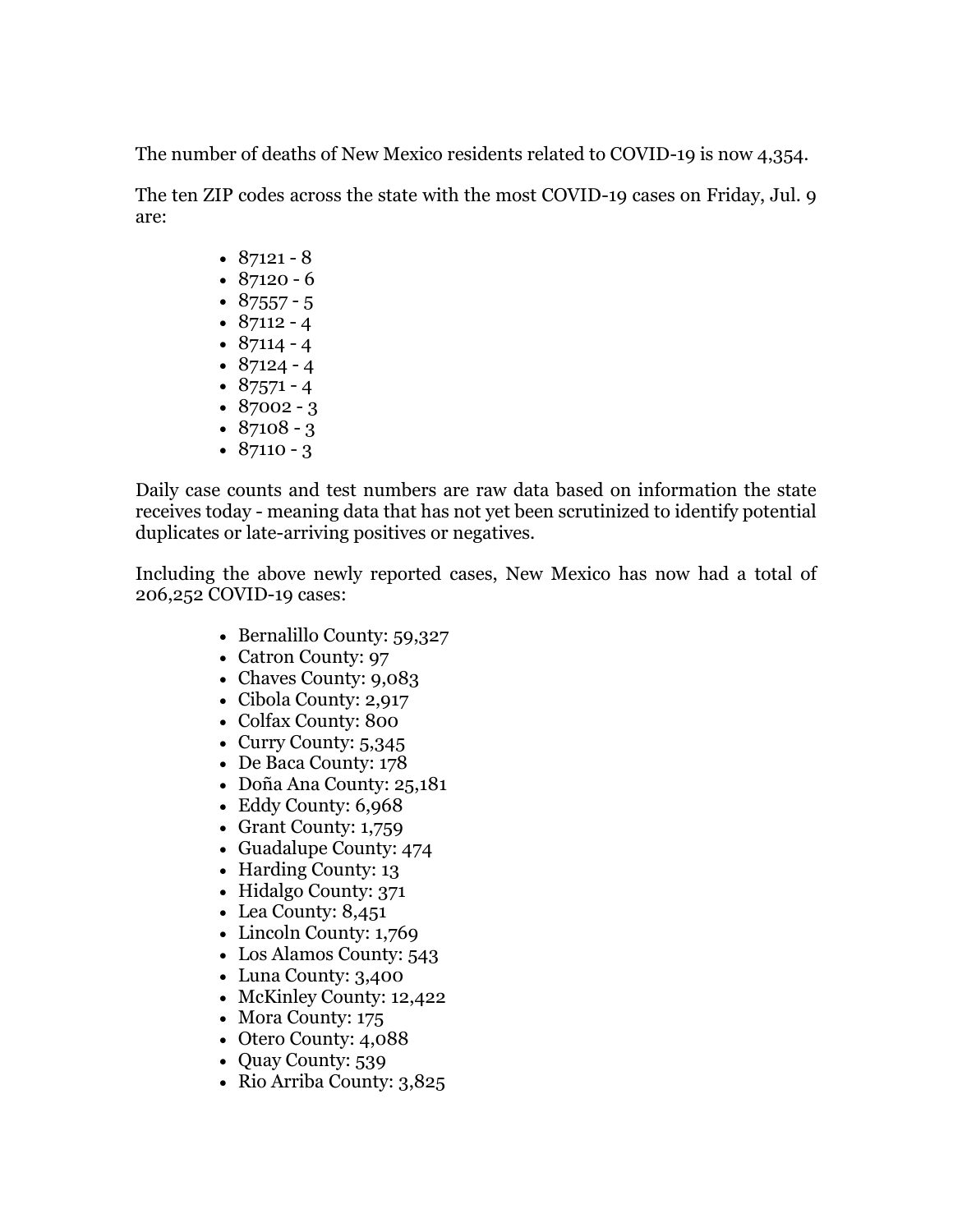- Roosevelt County: 2,039
- Sandoval County: 12,305
- San Juan County: 15,774
- San Miguel County: 1,414
- Santa Fe County: 10,674
- Sierra County: 782
- Socorro County: 1,332
- Taos County: 1,749
- Torrance County: 891
- Union County: 260
- Valencia County: 6,953

County totals are subject to change upon further investigation and determination of residency of individuals positive for COVID-19.

The Department of Health currently reports the following numbers of COVID-19 cases among individuals held by federal agencies at the following facilities:

- Cibola County Correctional Center: 451
- Otero County Federal Prison Facility: 447
- Otero County Processing Center: 262
- Torrance County Detention Facility: 202

The Department of Health currently reports the following numbers of COVID-19 cases among individuals held by the New Mexico Corrections Department at the following facilities:

- Central New Mexico Correctional Facility in Valencia County: 302
- Guadalupe County Correctional Facility: 255
- Lea County Correctional Facility: 762
- Northeast New Mexico Correctional Facility in Union County: 167
- Northwest New Mexico Correctional Center in Cibola County: 128
- Otero County Prison Facility: 473
- Penitentiary of New Mexico in Santa Fe County: 219
- Roswell Correctional Center: 229
- Southern New Mexico Correctional Facility in Doña Ana County: 231
- Springer Correctional Center in Colfax County: 151
- Western New Mexico Correctional Facility in Cibola County: 75

As of today, there are 77 individuals hospitalized in New Mexico for COVID-19. This number may include individuals who tested positive for COVID-19 out of state but are currently hospitalized in New Mexico. This number does not include New Mexicans who tested positive for COVID-19 and may have been transferred to a hospital out of state.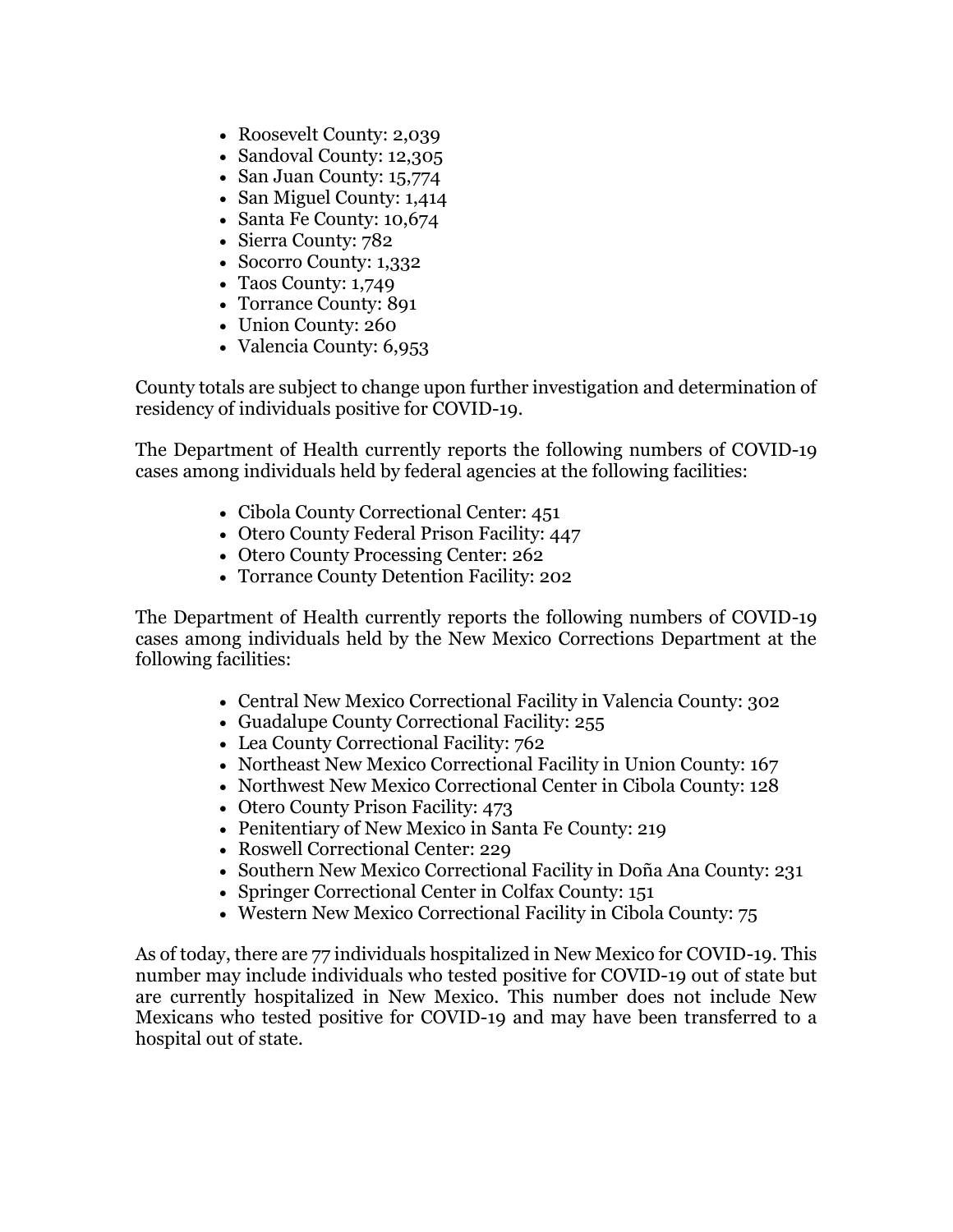As of today, there are 195,354 COVID-19 cases designated as having recovered by the New Mexico Department of Health.

The Department of Health has identified at least one positive COVID-19 case in residents and/or staff in the past 28 days at the following long-term care facilities:

- Aztec Healthcare in Aztec
- Cedar Ridge Inn in Farmington
- Fort Bayard Medical Center in Santa Clara
- Genesis Healthcare Uptown in Albuquerque
- Laguna Rainbow Care Center in Casa Blanca
- Lakeview Christian Home in Carlsbad

The New Mexico Department of Health has active investigations into the positive patients, which includes contact tracing and swabs of symptomatic individuals who have had contact with the positive cases.

Every New Mexican must work together to stem the spread of COVID-19. **If you are sick or unvaccinated, wear a mask when in public and around others.**

New Mexicans who report symptoms of COVID-19 infection, such as fever, cough, shortness of breath, chills, repeated shaking with chills, muscle pain, headache, sore throat, congestion or runny nose, nausea or vomiting, diarrhea, and/or loss of taste or smell should call their health care provider or the NMDOH COVID-19 hotline immediately (1-855-600-3453).

The Department of Health strongly encourages the following groups to get tested:

- Symptomatic people displaying the COVID-19 symptoms of fever, cough, shortness of breath, chills, repeated shaking with chills, muscle pain, headache, sore throat, congestion or runny nose, nausea or vomiting, diarrhea, and/or loss of taste or smell;
- Asymptomatic people who are close contacts or household members of people in their infectious period who have already tested positive for the coronavirus;
- Asymptomatic people who live or work in congregate settings such as long-term care facilities and group homes;
- Patients who are scheduled for surgery and whose provider has advised them to get tested before the procedure.

New Mexicans who have non-health-related questions or concerns can also call 833-551-0518 or visit newmexico.gov, which is being updated regularly as a onestop source for information for families, workers, and others affected by and seeking more information about COVID-19.